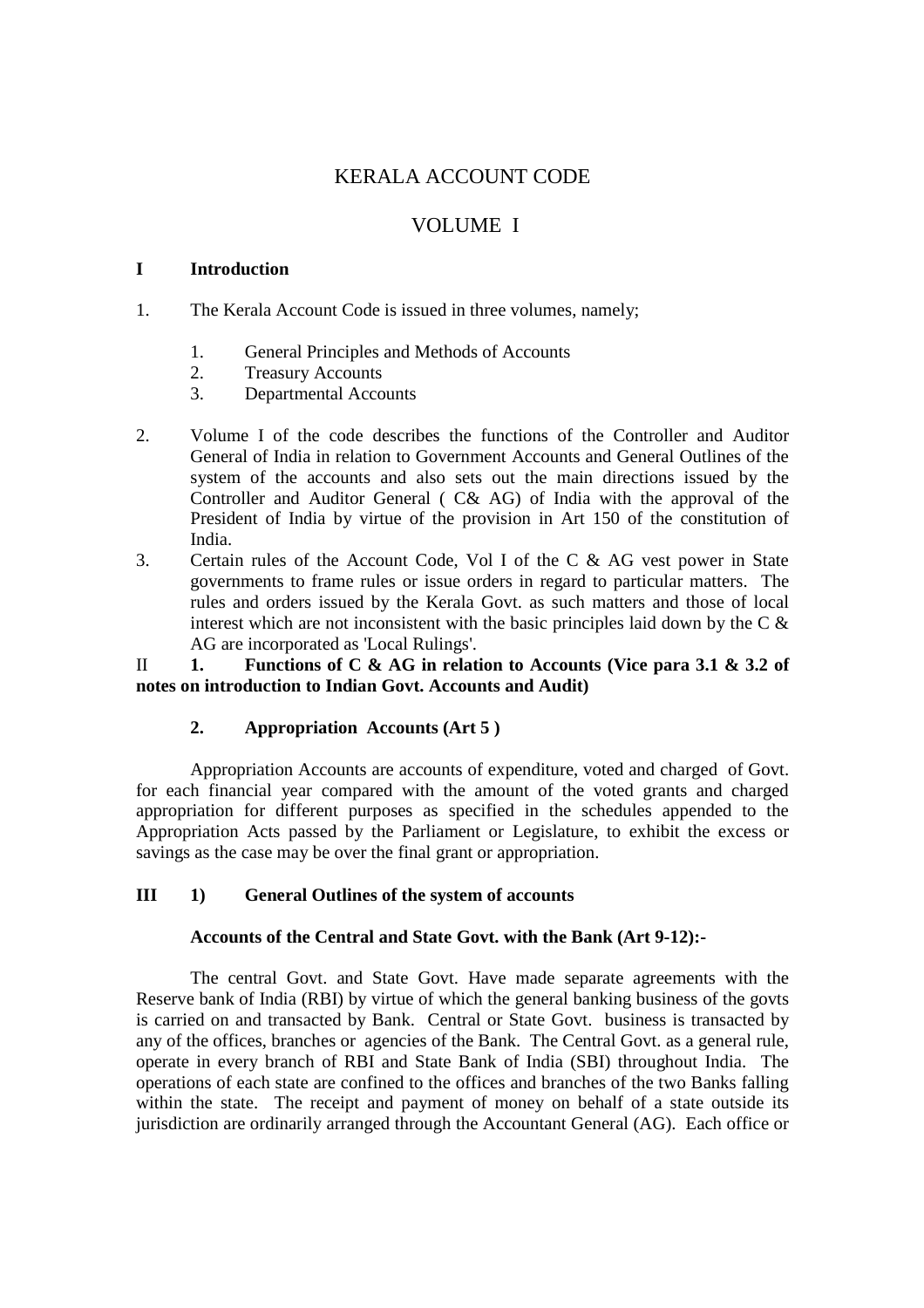branch of RBI keep separate accounts of cash transaction on behalf of Govt. – one for central got. And the other for state Govt. Separate statements of transactions in their central and state govt. accounts are transmitted by each office and branch of the bank daily to Treasury officer or AG. At the close of each month the balance of the two account are transferred to central accounts section of RBI at Nagpur which acts as a general clearing house for the adjustments of transaction between different Govts. All adjustments are all payments are advised the Accounts Officers authorised in this behalf to the central accounts section of RBI which will pass necessary entries the accounts of the Govt. concerned. At the close of the accounts of each month a statement of closing balance of each Govt. on the books of the Bank after taking into accounts all cash transactions in all the office branches and agencies of the Bank and the adjusting transactions in its own book is forwarded by the Central Accounts to the AG concerned.

## **III. General Outline of the System of Accounts (Article 15)**

- 1. All receipts are paid into a Treasury/Bank and their initial accounts are maintained there.
- 2. Receipts realised in the Railways, Defence, P&T, PW and Forest are paid into the Treasury/Bank in lump and the initial accounts are maintained by the concerned departments.
- 3. Payments are made by the Treasury/Bank and initial accounts are kept there. Officers authorised to draw money in lump for payment keep initial accounts by themselves.
- 4. At the beginning of each month, the Accountant General receives accounts from the Treasuries supported by schedules and vouchers in respect of their transactions during the previous month.
- 5. Civil Departmental Officers who pay/withdraw money in lump submit detailed accounts of their transactions to the respective Accounts officers.
- 6. From the Accounts furnished by treasuries and Civil Departmental Officers compiled by the Civil Accounts Officers showing the monthly receipts and payments pertaining to each Department for the whole account circle classified under the relevant major, minor and detailed heads. Separate classified abstracts are maintained for each department. Transactions adjustable against a department/a major head not relating to any particular department which are intimated to the Civil Accounts Officer and all book adjustments which are intimated in the Accounts Office itself are also incorporated in the relevant "Departmental Classified Abstracts" so as to include all transactions connected with the receipts and payments. From these classified abstracts separate 'Departmental Consolidated Abstracts' showing the progressive totals month by month under major, minor and detailed heads of revenue receipts and service payments are compiled.
- 7. Transactions relating to Debt, Deposits, Advances etc. heads appearing in the Treasury Cash Accounts and list of payments and in the departmental and other abstracts are collected for the whole circle of accounts under each head of account from month to month in a 'Detail Book'. From these figures the consolidated abstract of Debt, Deposit, Advances, Remittances, Suspense etc. transaction is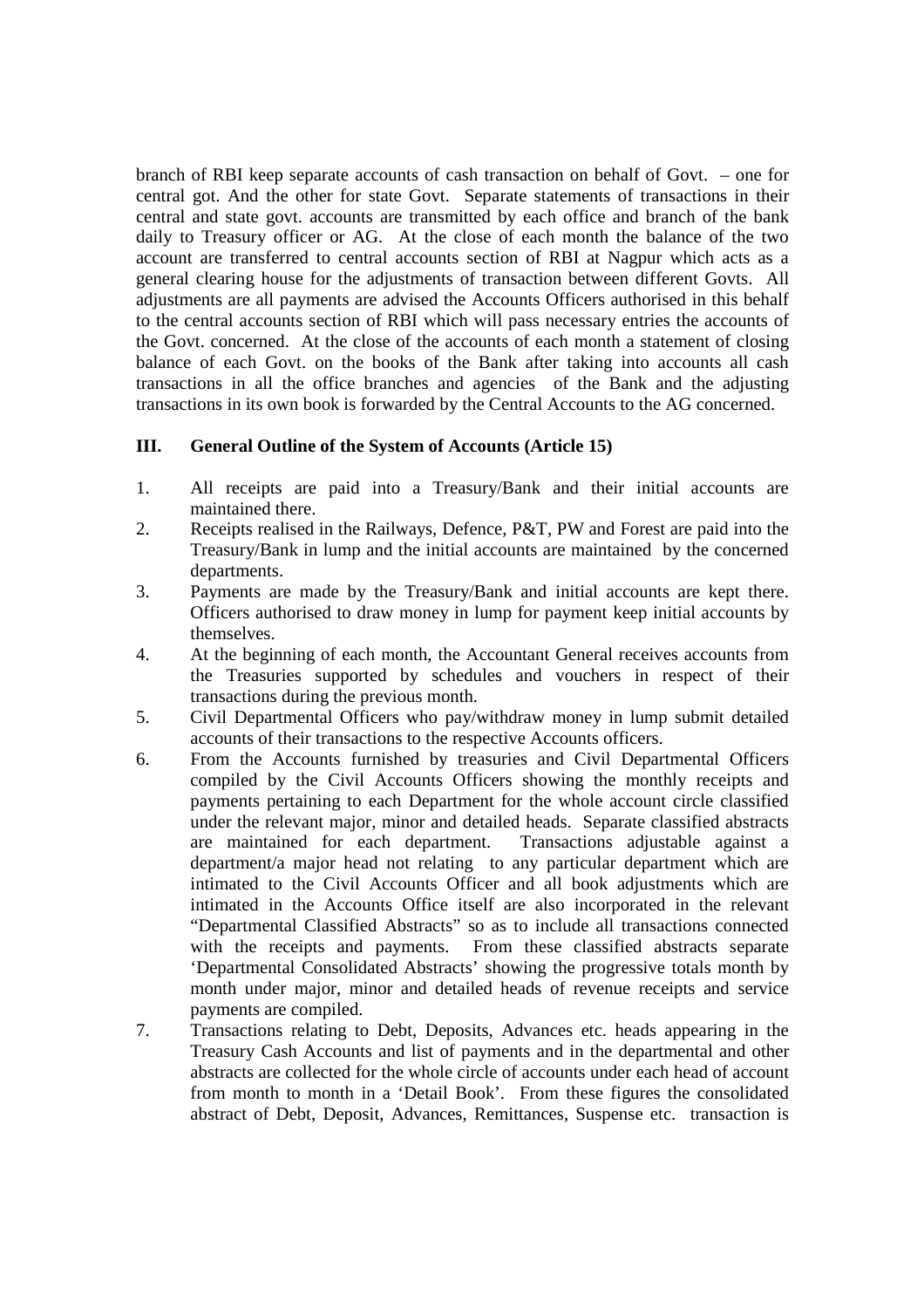prepared showing the progressive totals month by month by month under major head in Public Debt and Loans and Advances etc., section and in the Public Account.

- 8. Preparation of the Abstract of major head total showing the receipts and disbursements by major heads during the end of the month is done from the departmental Consolidated Abstract and the Consolidated Abstract of Debt and Remittance transactions. From these monthly and annual accounts are prepared.
- 9. The P& T and Railway Departments submit accounts to the respective Accounts Officers. These Account Officers render accounts to the Accountant – General of P&T and Railway Board. The accounts of the Defence Service as a whole are compiled by the Comptroller- General. Defence Accounts on the basis of the accounts furnished by the various Defence Accounts Offices.
- 10. A copy of the monthly account of the State is submitted to Government by the Accountant-General. The Accountant-General, Central Revenues receives from each Civil Account Officer an abstract of the accounts of the transactions of the Central Government compiled by it for each month and these accounts together with the accounts for the month prepared in his office are consolidated into a single monthly accounts for submission to the Central Government.
- 11. Each Civil Account Officer works out the progressive figures during the year of the Central and State accounts of his circle. On closing the adjustments for March supplementary, a progressive account of the state transactions is furnished by him to the Accountant-General, Central Revenues. A copy of the Central transactions is sent to the Comptroller and Auditor-General also.
- 12. The consolidated annual accounts of the P&T, Railways and Defence Service are submitted to the Accountant-General, Central Revenues by the Accountant Genera, P&T, Railway Board and Comptroller and Auditor-General.

## **IV. Accounts between different Account Circles (Art.16) Exchange Accounts:-**

The accounts between the Central Government and State Government are settled through Exchange Accounts. Transactions between Central Government Account Circles other than Railway, P& T and Defence Services are also settled through Exchange Accounts.

Settlement Accounts;- Transactions between State Governments finalised through settlement accounts transactions initially taken against the balance of a State which are eventually adjustable against the balance of another state are passed on to the Accountant General of the latter State through the settlement account.

Account Current:- Transaction of Government of India with the United Kingdom and other countries are adjusted through the system of Account Current. An account current purports to be an extract from the books of the office who despatches it and to show the amounts he had passed to debit or credit of the other party to the account with necessary explanations of the credits with documents supporting the debts.

## **V. I)Annual Finance Accounts of the Central and State Governments (Article 17)**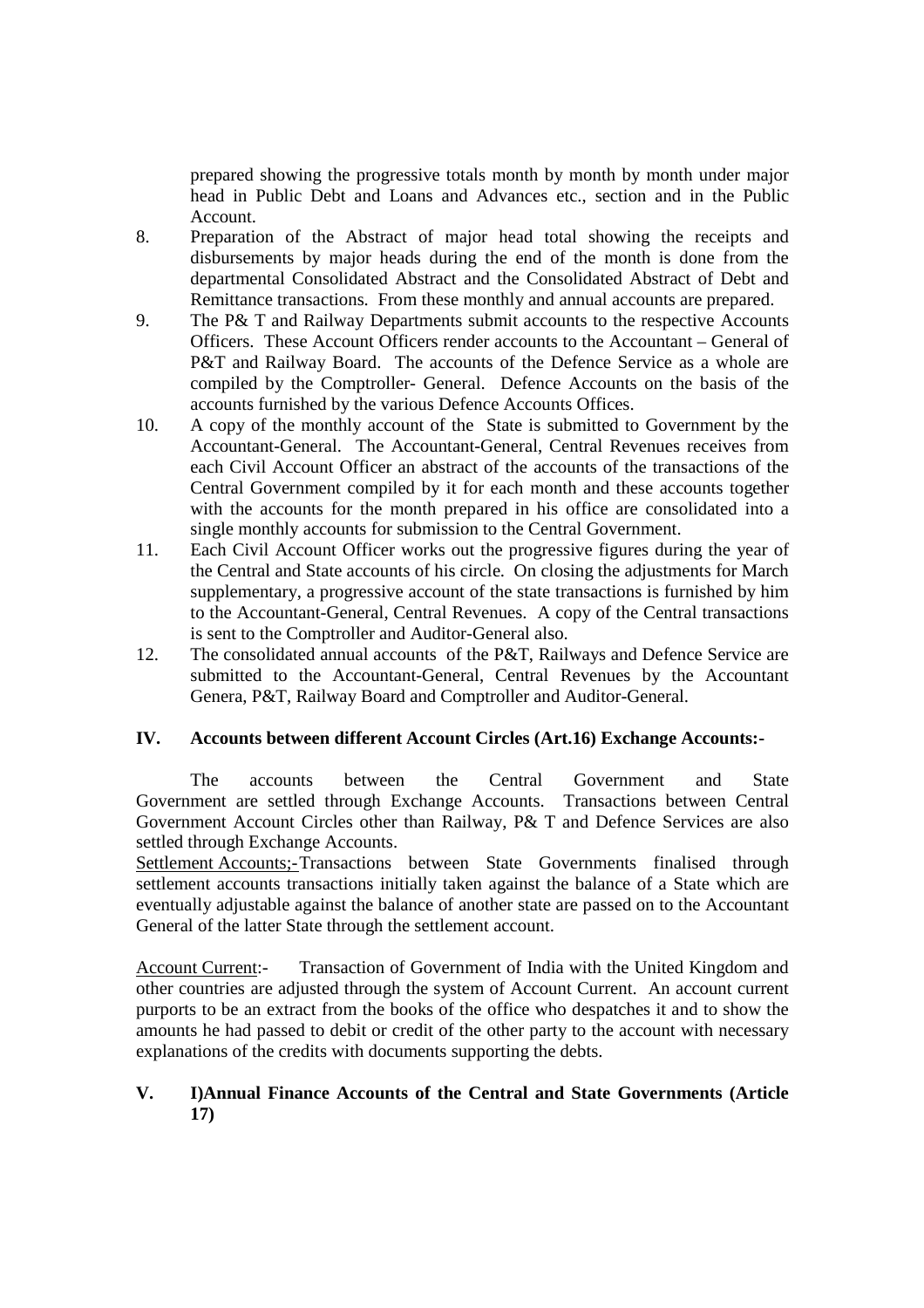The Finance Accounts present the accounts of Receipt and expenditure of the Govt. for the year together with the financial results disclosed by revenue and capital accounts. The accounts of the public debt and liabilities and assets of the Govt. concerned as worked out from the balances recorded in the accounts.

## **II) The combined Finance and Revenue Accounts of the Central and State governments in India (Article 18)**

It is a general financial statement incorporating summary of the accounts of the Central Government and of all the states for the last preceding financial year. This presents the transactions of all the governments side by side classified under the several major and minor heads of accounts. The comptroller and Auditor-General is required to submit this statement annually to the president.

## **III) Proforma Accounts (Article 19)**

Proforma Accounts implies the maintenance of capital, manufacturing, trading and profit and a loss accounts of Government undertakings of a commercial or a quasicommercial character outside the general accounts of governments Govt. system of accounts being in a punch, cash basis is unsuitable for such commercial accounts.

IV) **Journal and Ledger (Article 20)** deals with the double entry system of accounts. The purpose of the journal and ledger is to bring out by a scientific method. The balance of accounts in regard to which Government acts as a banker or remitter or borrower or lender. The state Accountant General is maintaining separate accounts for the State and Central Government. The Accountant-General, Central revenues also is maintaining journal and ledger for Central transactions.

## FORM OF ACCOUNTS

## **Main Divisions of Accounts (Article 24)**

a) The Government Account shall be kept in three parts, namely;

Part I Consolidate Fund } of India or of the State/union Territory Part II Contingency fund} concerned Part III Public Account of India or of the state

Part I Consolidated Fund has to divisions:

- i) Revenue Account consisting of Revenue receipt and Revenue expenditure heads
- ii) Capital Account dealing with Capital Public Debt, Loans and Advances etc.
- B) The first division deals with the proceeds of taxation and other receipts classified as revenue and the expenditure met therefrom.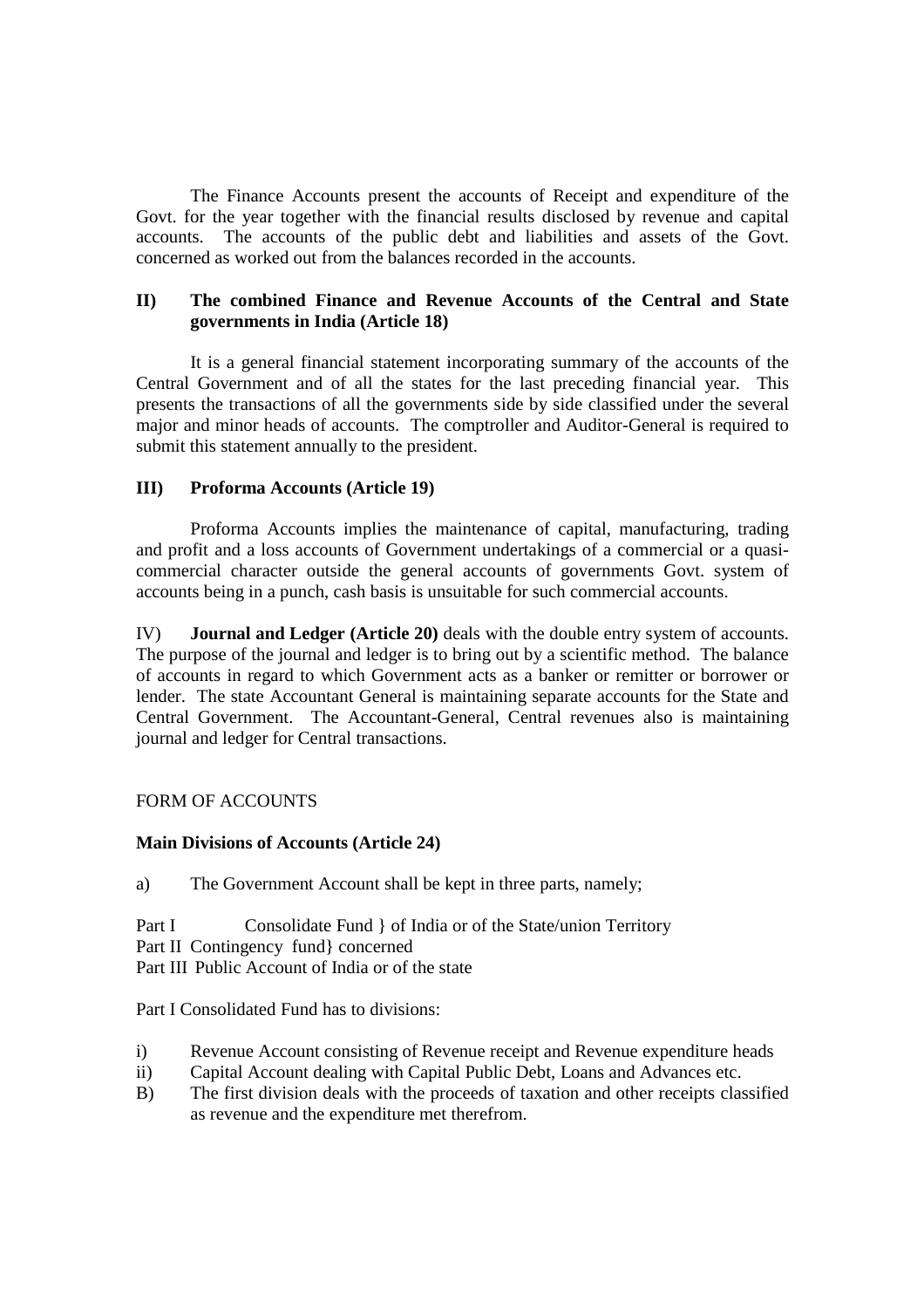- C) The section Receipt Head (Capital Account) in the second division deal with receipts of a capital nature which cannot be applied as a set off to capital expenditure.
- D) The expenditure Heads (Capital Account) in the second division deals with expenditure met usually from borrowed funds with the object either of increasing concrete assets of a material and permanent character or of reducing recurring liabilities. It also includes receipts of a capital nature intended to be applied as set-off to capital expenditure.
- E) The section "Public Debt, loans and advances etc;" of the second division shall comprise loans raised by the government such as internal debt and their repayments, external debt of the central govt. and loans and advances made by the government and their recoveries. The section also includes certain special types of heads for transactions relating to "Transfer from the consolidated fund to the Contingency Fund" and Inter-state settlement.
- F) In Part II of the accounts shall be recorded the transactions connected with the contingency fund set up by the Government eof India or of a state or Union Territory under Article 267 of the constitution. This is in the nature of an imprest placed at the disposal of the Governor to enable him to make advances for meeting unforeseen but unavoidable expenditure pending authorisation by Legislature.
- G) In Part III of the Accounts the transactions relating to the debt other than those included in the consolidated fund. Deposits, advances, remittances and suspense shall be recorded. The transactions under Debt, Deposit and Advances in this part are those in respect of which government incurs a liability to repay the money received or has a claim to recover the amounts paid together with the repayments of the former and the recoveries of the latter. The transactions relating to remittances and suspense in this part shall embrace all adjusting heads under which shall appear such transactions as remittances of cash between treasuries and currency chests accounts between different accounting circles etc. The initial debits or credits to these heads will be cleared eventually by corresponding receipts or payments either within the same circle of account or in another account circle.

# **(Article 25)**

- a) Within each of the division/sections the transactions shall be grouped into sectors such as General Services, social and Community Services, Economic Services etc. under which specific functions or services are grouped. The sectors are subdivided into major heads of account. In some cases the sectors are, sub divided into sub-sectors before division into major heads of accounts. The sectors shall be distinguished by a series of letters of the alphabet separately for the Revenue Receipt Section, the Revenue Expenditure Section and the remaining Sections/divisions.
- b) Each major head is allotted a four digit Arabic code number. The first digit indicates the section to which the major head pertains ie, the Revenue receipt Section/Revenue Expenditure Section/Capital Receipt Section/Capital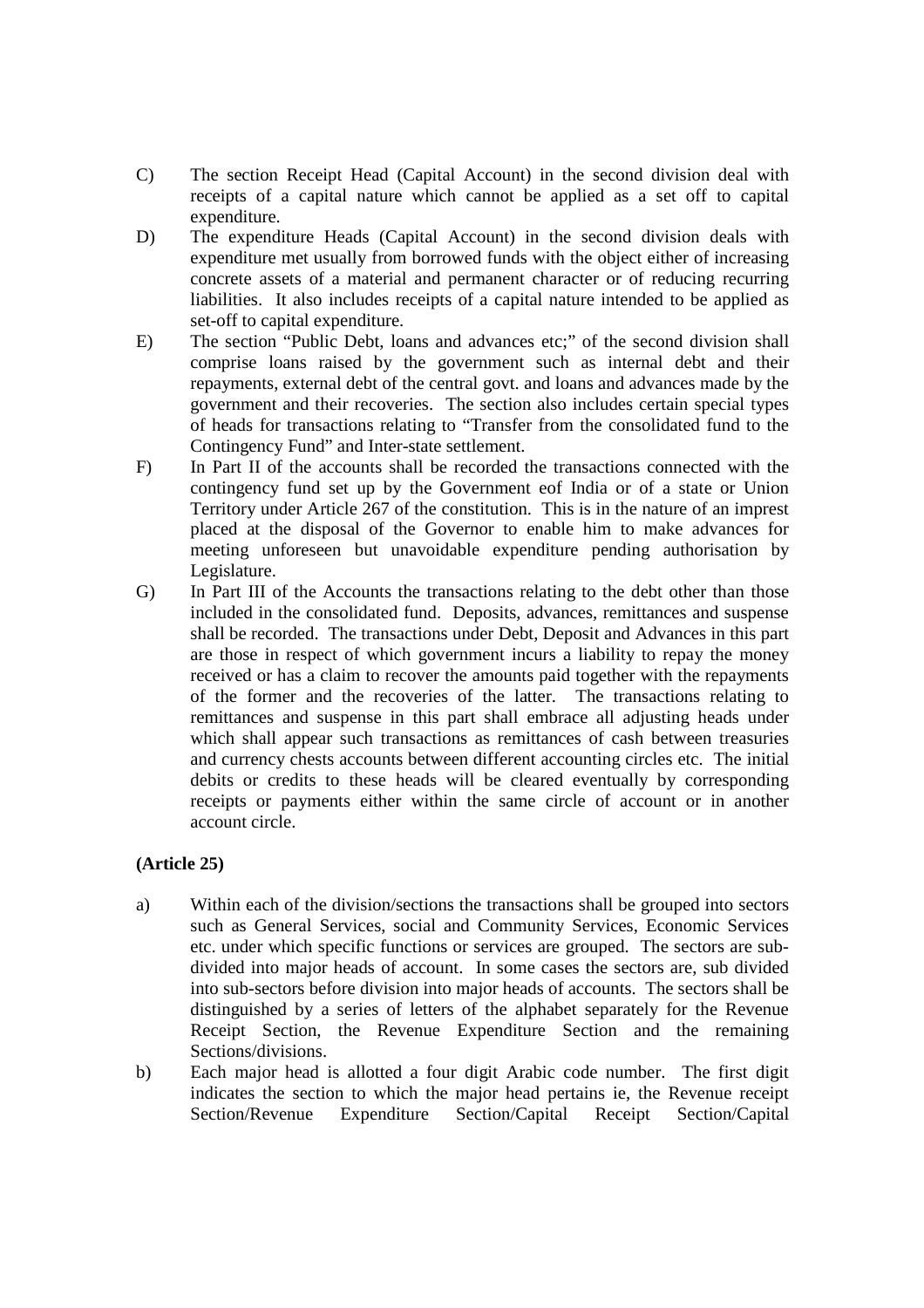Expenditure section/Public Debt, Loans and Advances etc. section or the Public Accounts. The next 3 digits indicate the functional major heads denoting the same function occurring in the several sections included in the consolidated fund.

c) Under this scheme of codification the receipt major heads on Revenue Account are assigned the block of consecutive serial numbers from 0020-1999 and the expenditure major heads on and remain the same for the major head Revenue account the block from 2011 to 3999. The only Capital Receipt major head is 4000. The expenditure major heads on Capital Account are from 4011 to 5999 while the major heads under public debt loans etc. are assigned the code number from 6001 to 7999.

### **B. Major , Minor and Detailed Heads (Article 26)**

The sectors, major heads, minor heads, sub-heads and detailed heads together constitute a five tier arrangement of the classification structure.

Sectors are broad grouping of relate functions

The **major heads** of account falling within the sections and sectors in the consolidated fund generally correspond to the functions of government.

The **minor head** identify the programme undertaken to achieve the objectives of the functions. A programme may consist of a number of schemes or activities and these correspond to the sub-heads.

 The detailed head constitutes the object classification. The detailed heads are primarily meant for itemised control over expenditure and constitute the primary units of appropriation like salaries, wages, travel expenses, medical reimbursement, office expenses, motor vehicles, maintenance etc.

### **C. Classification of Accounts**

a) Article 150 of the constitution authorises the C& AG to prescribe the form in which the government accounts are to be maintained. He is the authority to determine the classification of any transaction.

The introduction of any new major head or minor head, as well as the abolition or change of nomenclature of any of the existing heads shall require the approval of the C & AG. The Accountant enerl has discretion to open all the prescribed detailed heads and to open any detailed the following conditions:

## **b) General Principles of classification (Article 30)**

The classification of transactions in the government accounts shall have closer reference to the function, programme and activity of the Government and the object of the revenue or expenditure rather than the department in which the revenue or expenditure occurs.

Eg. Expenditure incurred by the PWD on the construction of a hospital should be debited 2210 or 4210 medical and not to PWD.

## **c) Classification of Expenditure as 'charged' or 'voted'**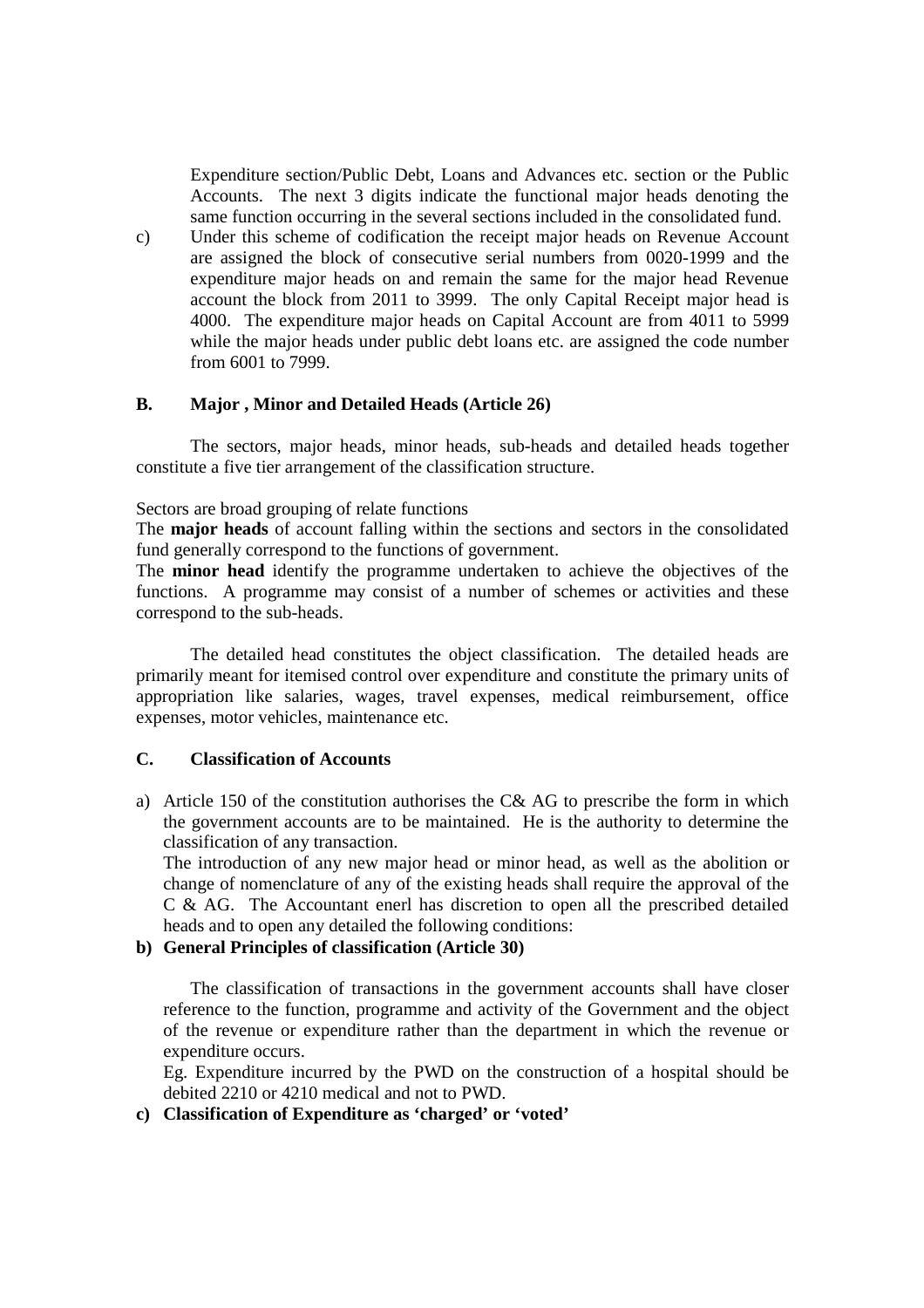Expenditure which is not subject to the vote of the Legislature as specified in Article 202 93) a f, 229 93) 290 (A) 322 of the constitution of India is charged expenditure. This expenditure is charged on the consolidated fund of India or a state. Details are given in Appendix 4 of the Kerala Budget Manual.

Expenditure which is subject to the vote of the Legislature is voted expenditure. Eg. Pay and allowance, TA of Government Servants, establishment charges, expenditure on works.

The expression 'charged' or 'voted' shall be appended to the heads concerned to distinguish the two.

D. General Principles of Allocation of Expenditure between Capital and Revenue (Article 30-A)

|                 | Capital                                          | Revenue                              |
|-----------------|--------------------------------------------------|--------------------------------------|
|                 | Expenditure incurred with the object of $(I)$    | Expenditure on a temporary asset     |
|                 | increasing concrete asset of a material and      |                                      |
|                 | permanent character (ii) for reducing            |                                      |
|                 | recurring liabilities                            |                                      |
| $\overline{2}$  | Expenditure on all chares for the first          | Expenditure by govt. on grants-in-   |
|                 | construction immediate maintenance<br>and        | aid to local bodies for creating     |
|                 | future additions and improvements                | assets which will be long to the     |
|                 |                                                  | local bodies                         |
|                 | Genuine improvements are to be debited to        | Subsequent maintenance charges       |
|                 | capital expenditure                              | for upkeep                           |
| $\vert 4 \vert$ | When interest is met during the process of       | A fund for adequate replacement of   |
|                 | construction of a project this capitalised       | Wastage/depreciation to<br>all<br>be |
|                 | interest will be the first charge on any capital | provided and expenditure met.        |
|                 | receipt or surplus revenue                       |                                      |

## **E. IMPORTNT GENERAL ORDERS COVERING CLASSIFICATION**

#### **a) Pay and Allowances (Article –31)**

- 1. The pay and allowances of a Government Servant shall be classified as part of the scheme, activity or organisation under a programme below a function to which the service of the Government Servant closely relates. Where it is not possible because of overlapping duties. The charge may be classified initially as part of the scheme or activity or organisation to which the major portion of the work of the government Servant relates. A suitable pro-rata allocation of such expenditure should be made in all such cases as far as possible.
- 2. The transit pay should be debited to the office to which he is proceeding.

## **Local Ruling**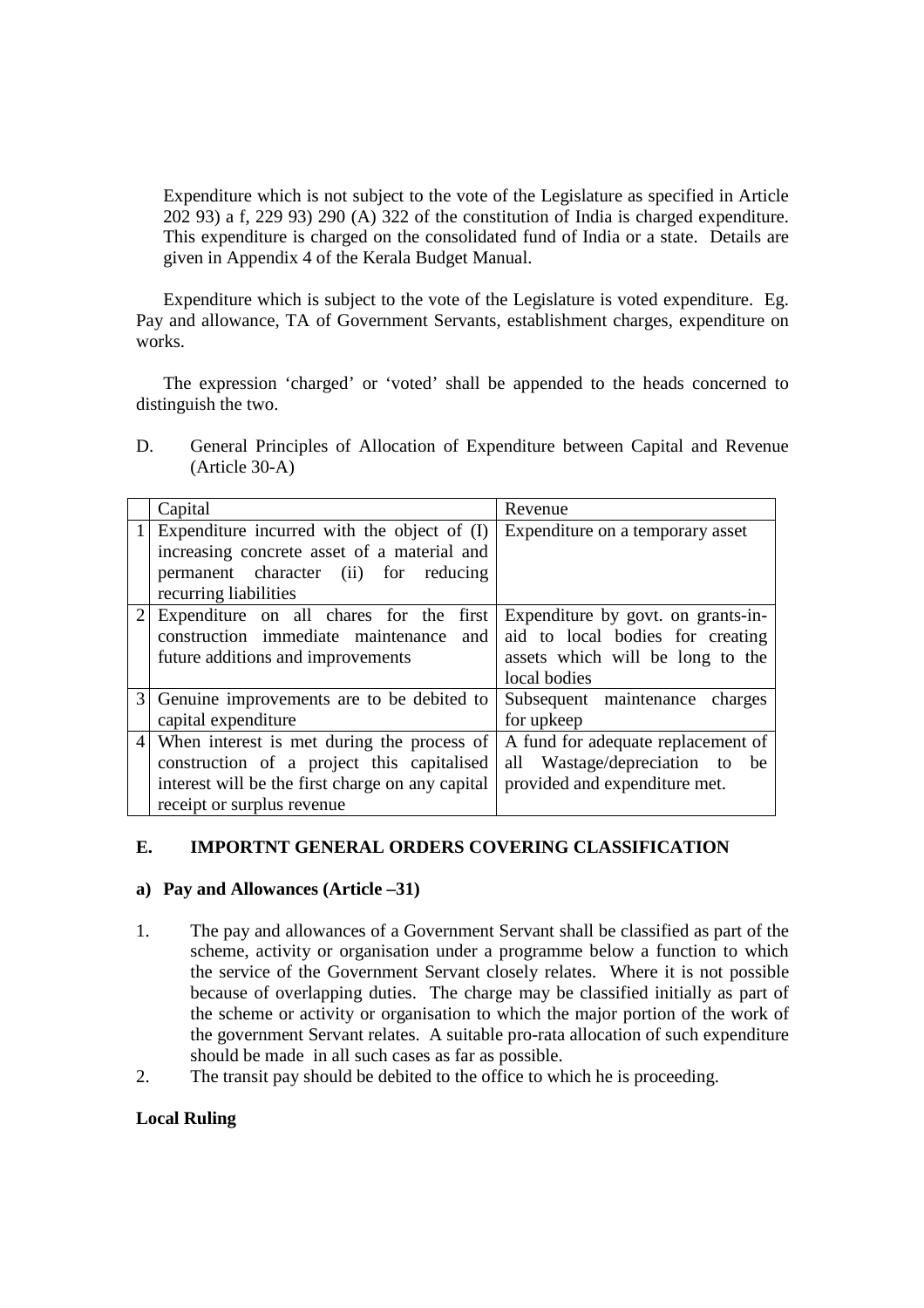- 1) the leave allowance of an officer transferred to another Department is charged to the new department
- 2) the transfer does not take effect until he joins his new post.

## **b) Travelling Allowance (Article 32)**

The travelling allowance of a Government Servant shall be debited to the same head of account as his pay.

Exceptions: i. In case where a government servant is required to travel on duty connected with an outside body of fund.

- ii. when Government considers to show the cost of special service separately.
- iii. with specific sanction of Government.

# **Local Ruling**

- 1. The leave allowances of an officer transferred from one department to another while on leave is to be charged to the new department.
- 2. The transfer does not take effect until he joins his new appointment.

## **c) Expenditure on Public Works (Article 33)**

- 1. Expenditure on construction of non-residential buildings will be debited to '2059 or 4059 capital outlay on public works'.
- 2. Expenditure on construction of buildings for functional purpose like Colleges, Hospitals etc. is to be debited under the respective major heads.
- 3. Maintenance and repairs of non-residential buildings are debited until '2059 Public works'.
- 4. Expenditure on roads and bridges will be accounted for under 3054/5054 Roads and Bridges in the Economic Sector.
- 5. Expenditure on residential buildings under social and community services under ' 221 b or 421 b Housing'.

Note 1. If the control is not vested with the PWD the expenditure may be debited to a detailed head 'Works' in the appropriate minor head of the function.

2. The construction of staff quarters for various functions may be debited to the major heads of relevant major heads and maintenance may be debited to '2059 Public works'.

# **Local Ruling**

1) Rents recovered on account of buildings in charge of the Departments other than the PWD should be treated as departmental receipts and not the receipt of the PWD.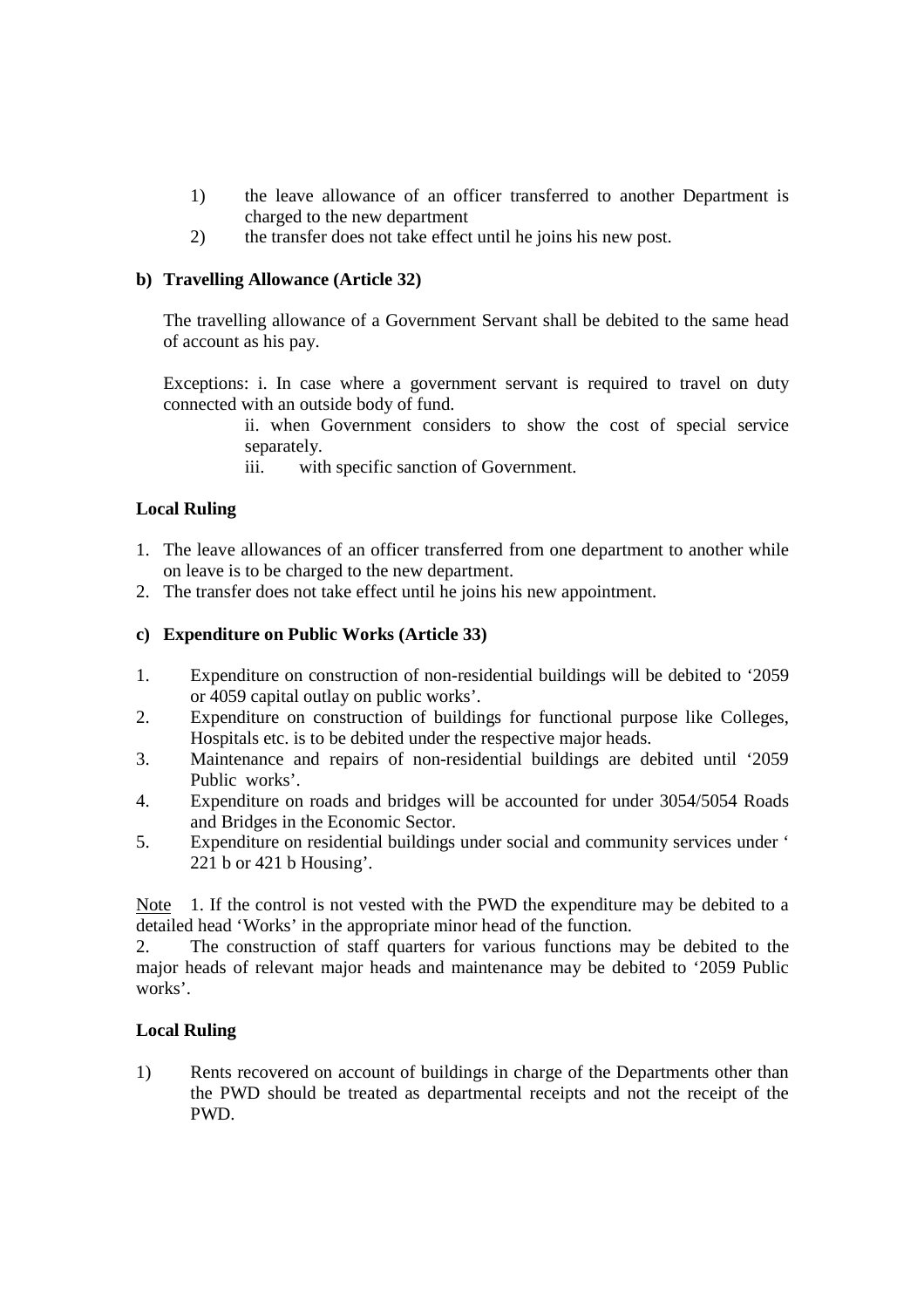2) Expenditure on petty construction and repairs connected with the building etc. which is under the administrative control of a Civil Department should be debited to the head "works" if the expenditure exceeds Rs.1,000/-. If the expenditure is within this limit, it may be treated as contingent expenditure of the Civil Department.

### **d) Contributions made by or to Government (Article 34)**

Contributions made by the central or the state governments to District Boards, Municipalities etc. or vice versa shall be debited as expenditure /receipt under the head of account most closely connected with the object for which the contributions are made.

 Grants for any public purpose made under Article 282 of the Constitution by the Union or State Government may take the form of grant-in-aid or direct expenditure.

### **e) Refund of Revenue (Article 35)**

Refund of revenue shall be taken in reduction of the revenue deposits. In respect of the sector 'A-Tax Revenue' the refund shall be accounted for under a distinct sub-head below the relevant minor heads. The refunds of revenue under 'B-Non-Tax Revenue' and C- Grants-in-aid and contributions may be accounted for under a separate minor head 'Deduct Refund'.

(Article 36)

## **f) Advances Repayable is renamed as 'Civil Advances'**

- (a) Money advanced and recoverable in cash and sums over paid should be adjusted under '8550 Civil Advances'.
- (b) 1. Advance of pay and TA on transfer should be debited to the final head of account and not to civil advances.
	- 1. In the case of the transfer of a Government servant from one government to another the adjustments are made by the new rules app4nded under this Article and the amended Art. 22 of the Account Code vol.IV of CAG.

**Article 22**:- The recoveries of over payments whether made in case or from payment vouchers, shall be posted direct under the service head concerned in the compilation book as reduction of expenditure, irrespective of other they related to over payment pertaining to the current year or to any previous.

#### **g) Transaction under suspense (Art. 37)**

Items of receipts and payment which cannot at once to taken to a final head of receipt or charge owing to lack of information may be held temporarily under '8658 Suspense Account' in the Sector 'L suspense & Miscellaneous'.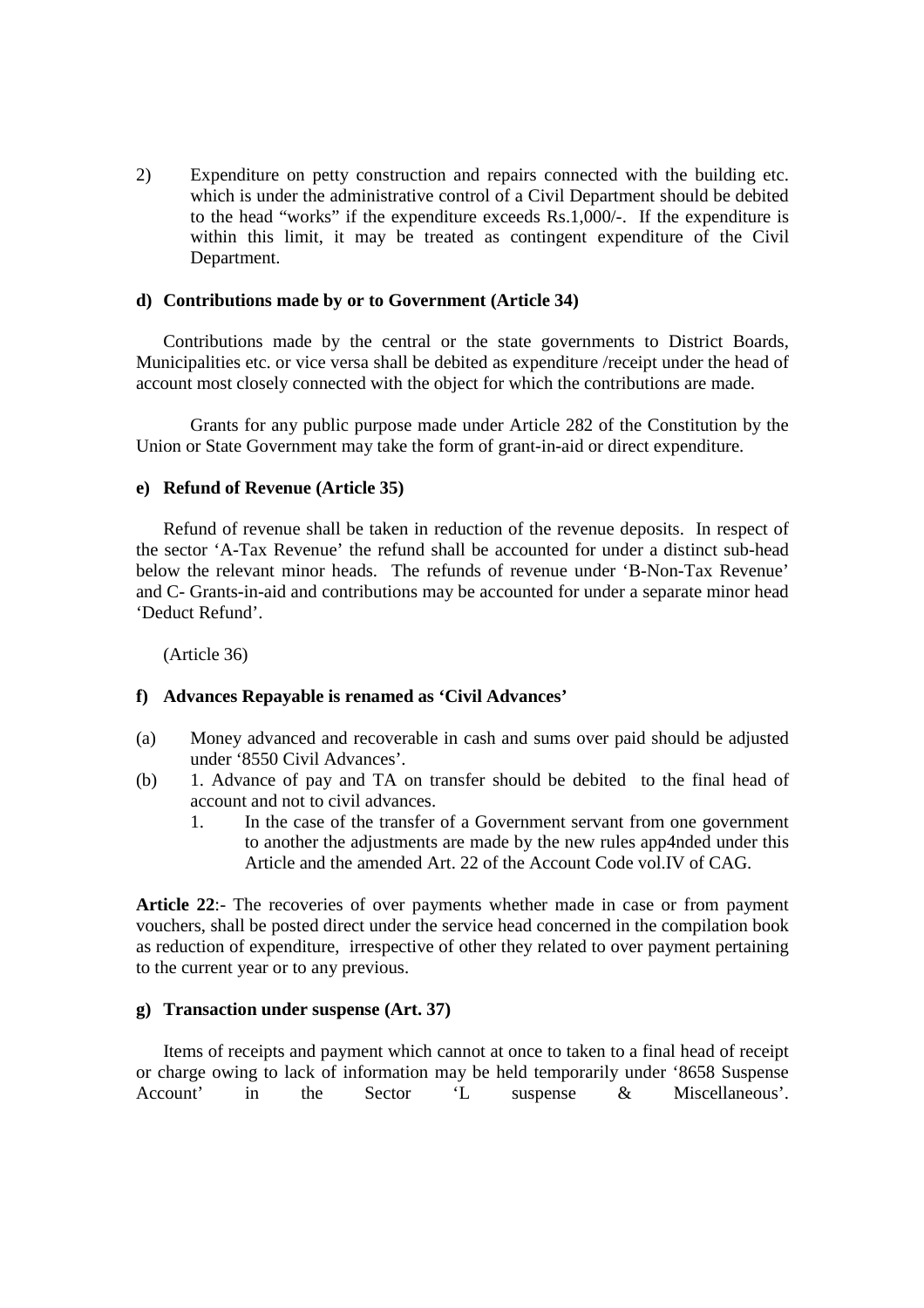A service receipt of which full particulars are not given must be credited to the minor head 'other receipts'. Charges written back or disallowance from Exchange Accounts or charges disallowed from Inward Settlement account which are not susceptible of final adjustment against some other head are also kept under Suspense Account.

## Article 38

Cost of land acquired for any specific project shall be debited to the relevant functional head. Acquisition by the PWD for general purposes may be debited to '2059/4059-PW-Acquisition of land'.

### **h) Article 40 Municipal Rates and Taxes**

- a) Municipal rates on residential building utilised for functional purposes if met by the department would be adjusted in accounts in the detailed head 'Rent, Rates and Taxes' in that function. If met by the PWD that would be debited to 2059 – maintenance and Repairs'.
- b) For non-residential buildings (other than Defence Department) may be debited to 2090 other administrative Services – other Expenditure.
- c) Taxes on residential buildings, if payable by Government shall be debited to the head 2216-Housing – C Government Residential Buildings- maintenance and Repairs.
- d) Defence Debt will debit this expenditure to the Defence Service Estimates.

Local Ruling: Detailed Rules governing the payment of tax by Government/Government Servants are laid down in Article 117 of the Kerala Financial Code.

## **i) Article 42**

Receipts or charges pertaining to more than one head of account may be booked in the first instance under one of the heads concerned but the portion debitable or creditable to the other head or heads involved should be transferred from the former head to the latter before the accounts of the year are closed.

#### Local Ruling

Revenue: The receipts from tolls should be credited to Tolls & Roads under Roads and Bridges'.

#### **Expenditure**

|                                       | 1 Expenditure incurred for effecting Charges to be debited 'District 2053 Admn-           |
|---------------------------------------|-------------------------------------------------------------------------------------------|
| recoveries from defaulted losses etc. | etc. or 2014 Admn of Justice etc.'                                                        |
|                                       | 2 Expenditure on the construction of toll $\vert$ To be debited to 2059-PW-C construction |
| houses                                |                                                                                           |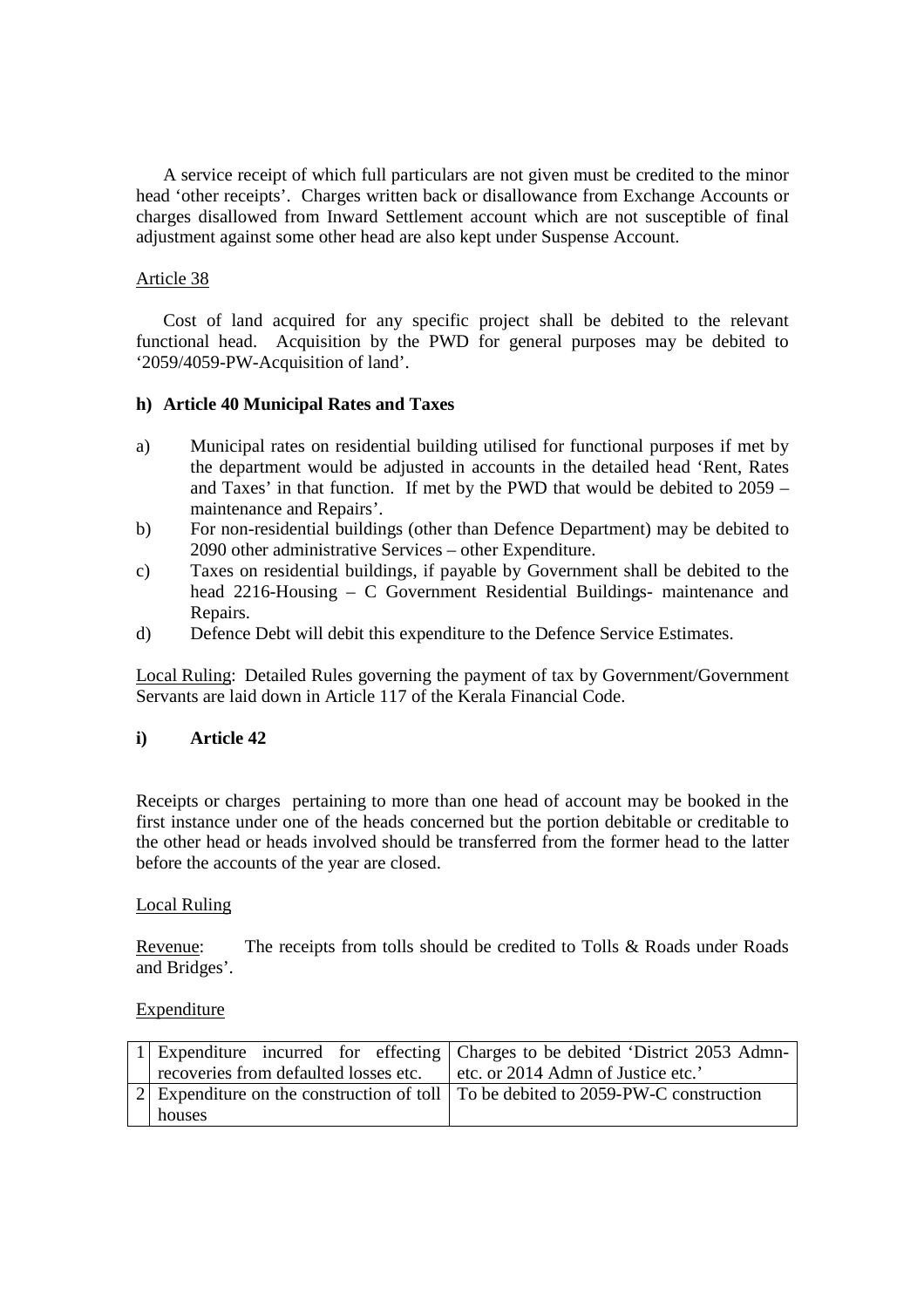|                          | 3 Expenditure incurred when toll gates   If special staff is employed the cost should be |
|--------------------------|------------------------------------------------------------------------------------------|
|                          | have to be taken over from the lessees debited to under '2059-PW-Direction and           |
| and managed by the Dept. | Administration – Executions'.                                                            |

## **j)Record of Capital Expenditure in Accounts (Art.43)**

The following principles shall govern the record of Capital expenditure in accounts

i) The central and state governments should prescribe definite criteria for classifying 'Revenue' and 'Capital' expenditure, taking into account the nature and magnitude of the expenditure. The source of financing (whether Revenue Budget or Capital Budget) should follow this classification.

ii) All items of expenditure to be met from Revenue according to the above criteria should be initially and finally debited to "Revenue" and is not permissible to debit such expenditure temporarily to a capital head pending its write back to Revenue over a period of years.

iii) The detailed rules by which allocation or expenditure between capital and revenue in commercial departments and undertakings should be determined shall be such as may be made by Government after consultation with the C& AG.

### Article 50

### **k) Working expenses of Commercial Departments**

As a general rule all expenditure pertaining to any department including a commercial department should be recorded on the expenditure side of the accounts only.

#### **l) Write off from Balanced heads of Govt. (Art.53)**

All irrecoverable amounts should be written off from the debit head of account concerned and expenditure head as a loss to government. Any amount due by Government remaining unclaimed for such time as may be presented by Government by debit to the Debt or Deposit head concerned. Amount outstanding due to book keeping errors may be written off with the approval of the C& AG.

#### Note 1

- a) The powers of the C& AG may be exercised by the AG in cases where the amounts to be written off o not exceed Rs.41,000/- provided that;
	- i. the amounts written off have been thoroughly examined by Internal audit Section.
	- ii. The AG is satisfied that items have been outstanding for over five years that a dead end has been reached in all cases and a write off is unavoidable.
	- iii. The AG has also satisfied himself that the outstanding is the result of a book-keeping error only.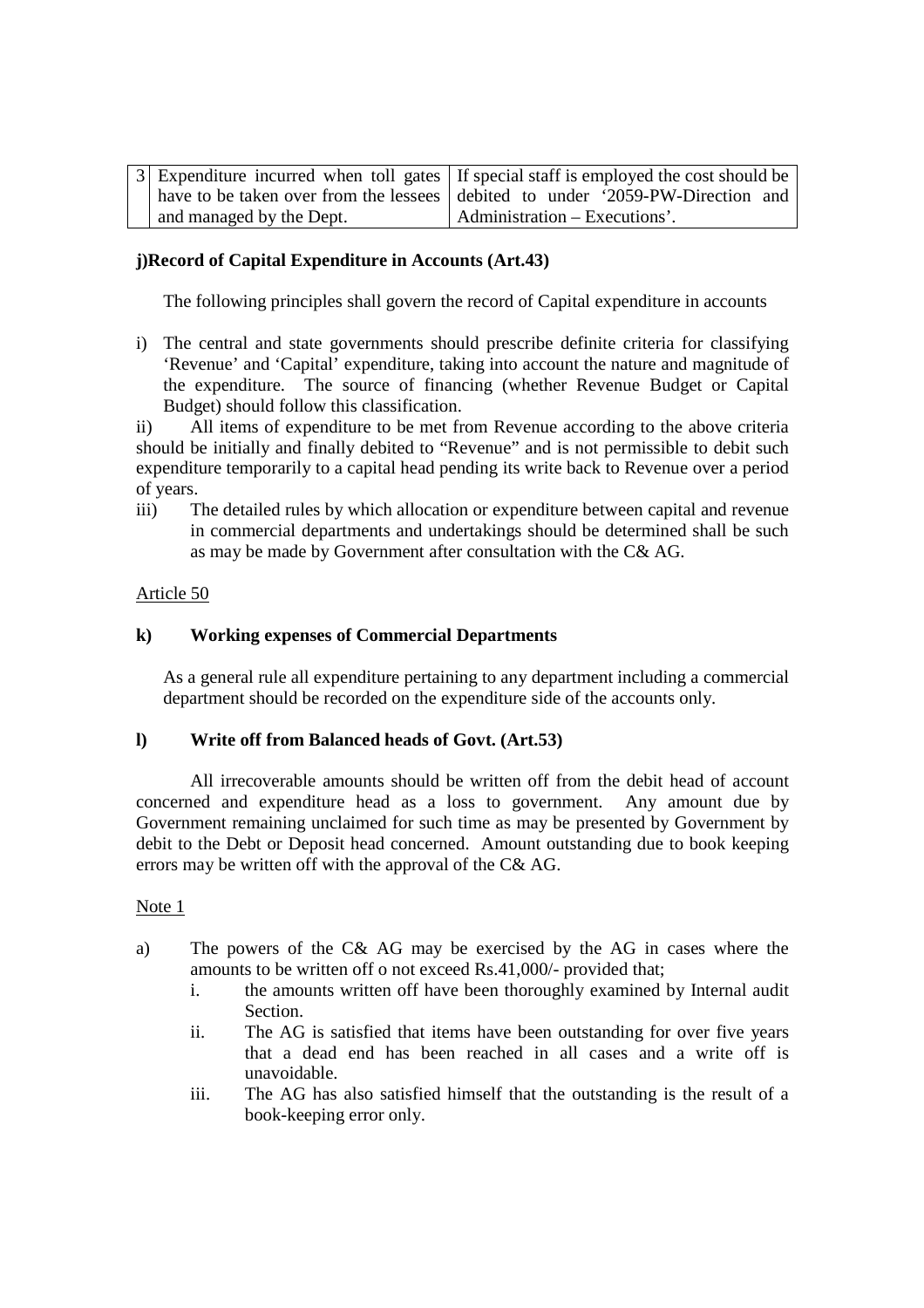- b) The amounts written off by the AG should be reported to the C& AH by  $18<sup>th</sup>$  Nov. along with certificates regarding the fulfillment of above conditions.
- c) In the case of PF Suspense, the limit of 5 years will not be applicable. The group officer holding charge of the PF group may also write off the outstanding amount under this head upto Rs.500/- in each case subject to this having satisfied the above conditions. A quarterly report of write off should be submitted by the group officer to the AG for review. The AG should report to the C & AG on the write off of suspense half yearly on  $10^{th}$  May and  $10^{th}$  November.

### Note 2

 Where it is not possible to establish that unreconciled balances/differences under heads of accounts which close to balance are either due to book-keeping errors or involve loss/receipts. The balance/differences may be written off to "880 Miscellaneous Government Account written off from heads of account closing to balance" with the approval of the C& AG after obtaining the concurrence of the Government.

### **m) Accounts to work from balance to balance (Article 34)**

 The accounts of the Government shall work from balance to balance. The closing balance shown in the accounts of each month shall work up to the General Cash Balance of the Government to hold in the treasuries (including the remittances in transit) and by the Reserve Bank of India at the end of that month.

## **Inter-Departmental Transfers (Article 55-71)**

Departments are divided into two:

- 1) Service Departments
- 2) Commercial Departments

#### **a) Service Departments (Article 59)**

These departments are constituted for the discharge of the functions of the Government. There are two types of such departments.

i)some departments are the very idea of Government eg; Administration of Justice[ police, education, medical public health etc.

ii) some departments are necessary for the conduct of the business of Government eg; Department of Survey, printing stationery, PWD etc.

## **b) Commercial Departments or undertakings (Article 59)**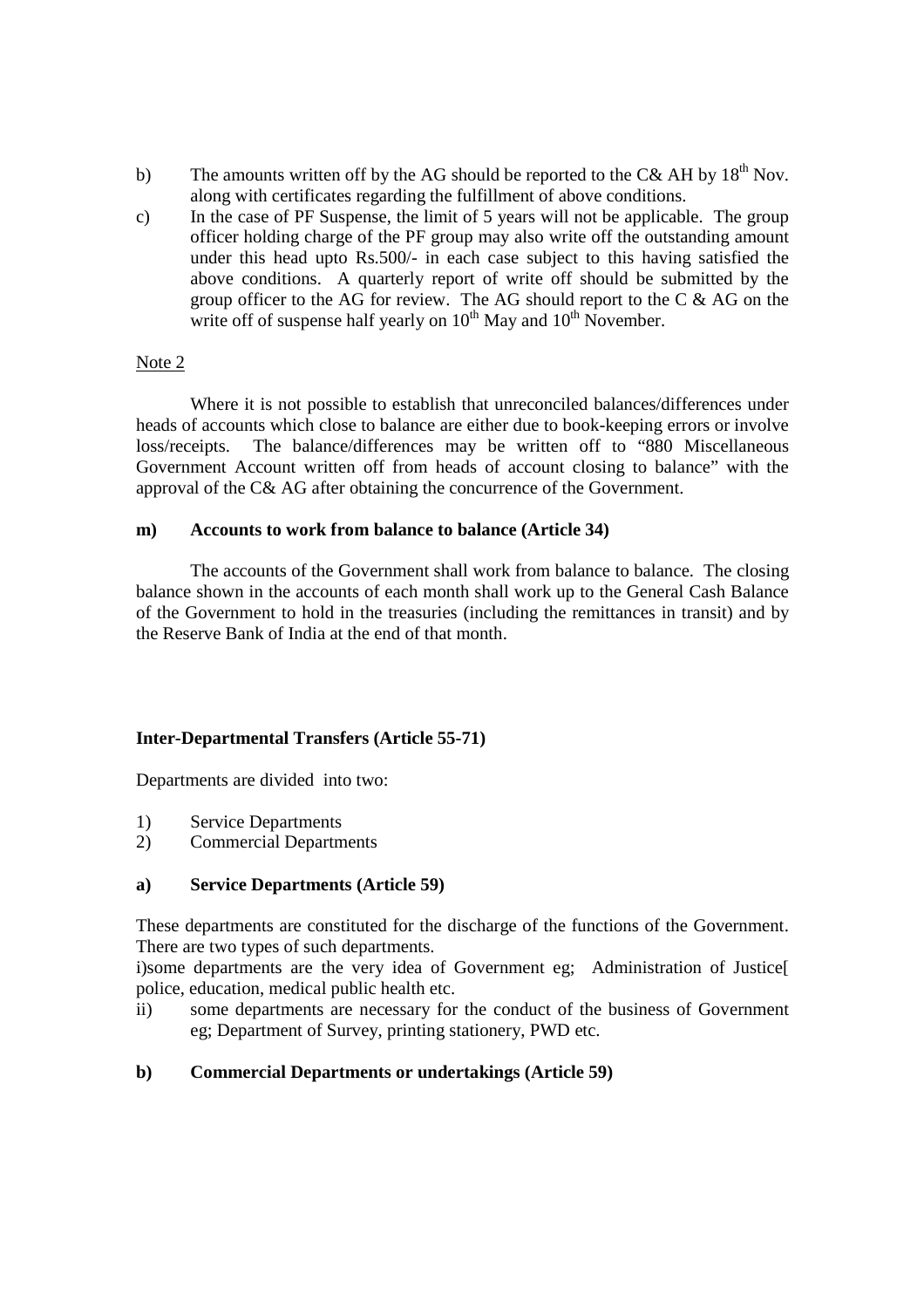These are maintained mainly for the purpose of rendering services/providing supplies of certain specific kinds of payments. They are required to work to a financial result.

 Article 60 a service department shall not make charges against another department for services or supplies (which fall within the class of duties for which the former department is constituted).

### Exceptions

- 1. The Forest Department may charge any other department for vegetable animal or mineral products extracted from a forest area.
- 2. No charge is paid for convict labour in the case of works undertaken by the PWD which are treated as jail works.
- 3. The cost of additional police guards supplied to an irrigation or other project while under construction may be debited to the project concerned.
- 4. The film division of the government of India may charge all other departments for the cost of production.

### Local Ruling

- 1. Adjustments for the value of prison labour supplied to PW and other departments of government should be made at the rtes prescribe for the purpose.
- 2. When any land or building is transferred form one service department to another the transfer should be free of charge.

## Exceptions.

- 1. Transfer of land or building to the Governor's official residence should be charged for.
- 2. When any Government land and improvements in the possession of one service department is transferred to another service department for starting any industry or for any remunerative undertakings, Government can order the collection of market value, according to merits of each case.
- 3. The Animal Husbandry Department is charging other departments for treatment of the elephants in charge of other departments.
- 4. In the case of Agriculture and Animal Husbandry Departments, adjustments of costs should be made in respect of supplies made/services rendered by the Department to other service departments between branches of departments if the adjustments affect the schemes financed by outside bodies like Indian Council of Agricultural Research and Indian Council of Coconut committee etc.
- 5. The cost of paper supplied by the stationery department for examination conducted by other departments for which fees are collected should be crecited the stationery department by debit to the departments conducting the examination.
- 6. The Public Works Department and the Department of Town Planning Charge for supply of copies of designs to other departments. A higher rate is charged when supplied to departments of central government, Quasi-government bodies, private institutions etc.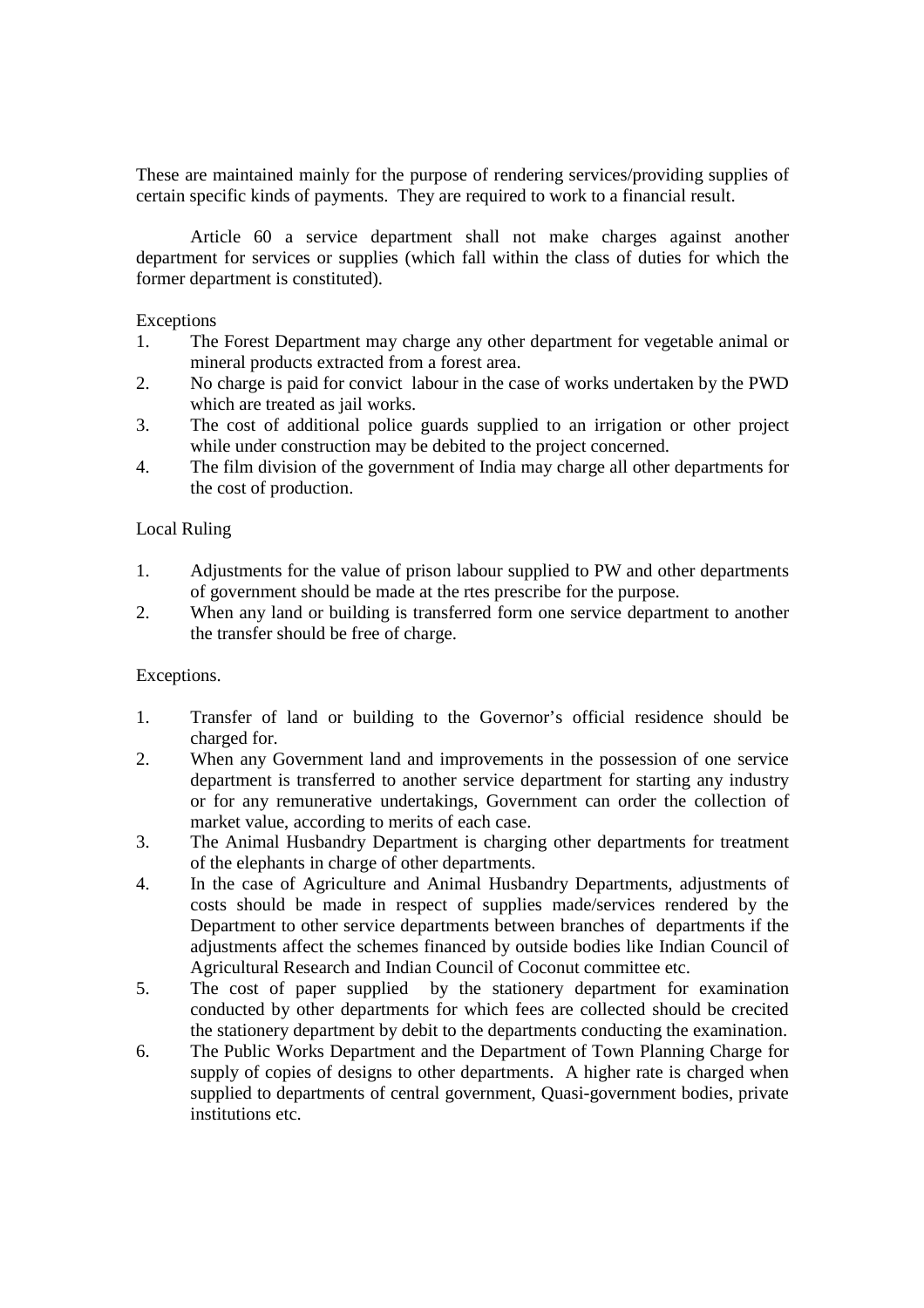7. The Fire Force Department charges other departments for pressure testing of fire extinguishers.

#### **Article 61**

 A commercial department or undertakings shall ordinarily charge and be harged for any supplies and services made or rendered to or by other departments of government.

#### Local Ruling:

- 1. Expenditure by the PWD on building of commercial department should be charged to the grant of the latter department
- 2. Rent should be charged for office accommodation supplies by the PWD to commercial departments, government commercial undertakings and departments of central govt.
- 3. When any land with improvements is transferred from or to a commercial department the full market value or the book value which ever is higher should be charged.

#### **Article 62**

When one department makes payment or renderes services as an agent of another department of the same government, the principal department may be debited with the expenditure incurred on it behalf by the agent department.

#### Local Ruling

 Payment or service costing above Rs.1000/- will alone be made a charge on the principal department by the agent department.

### **Article 63**

 The Defence Services shall charge and be charged for services rendered and supplies made to or by other departments except when the government orders otherwise.

#### Local Ruling

 The loan or transfer of defence services property to state government be effected only after the terms and conditions have been approved by the Government of India and accepted by the transferee.

 If the State Government requires the property of the Defence Service (excess of their requirements) as an emergency measure the property will be initially handed over on loans with the approval of the Government of India on the basis that the transferee will accept the terms and conditions of the Government of India.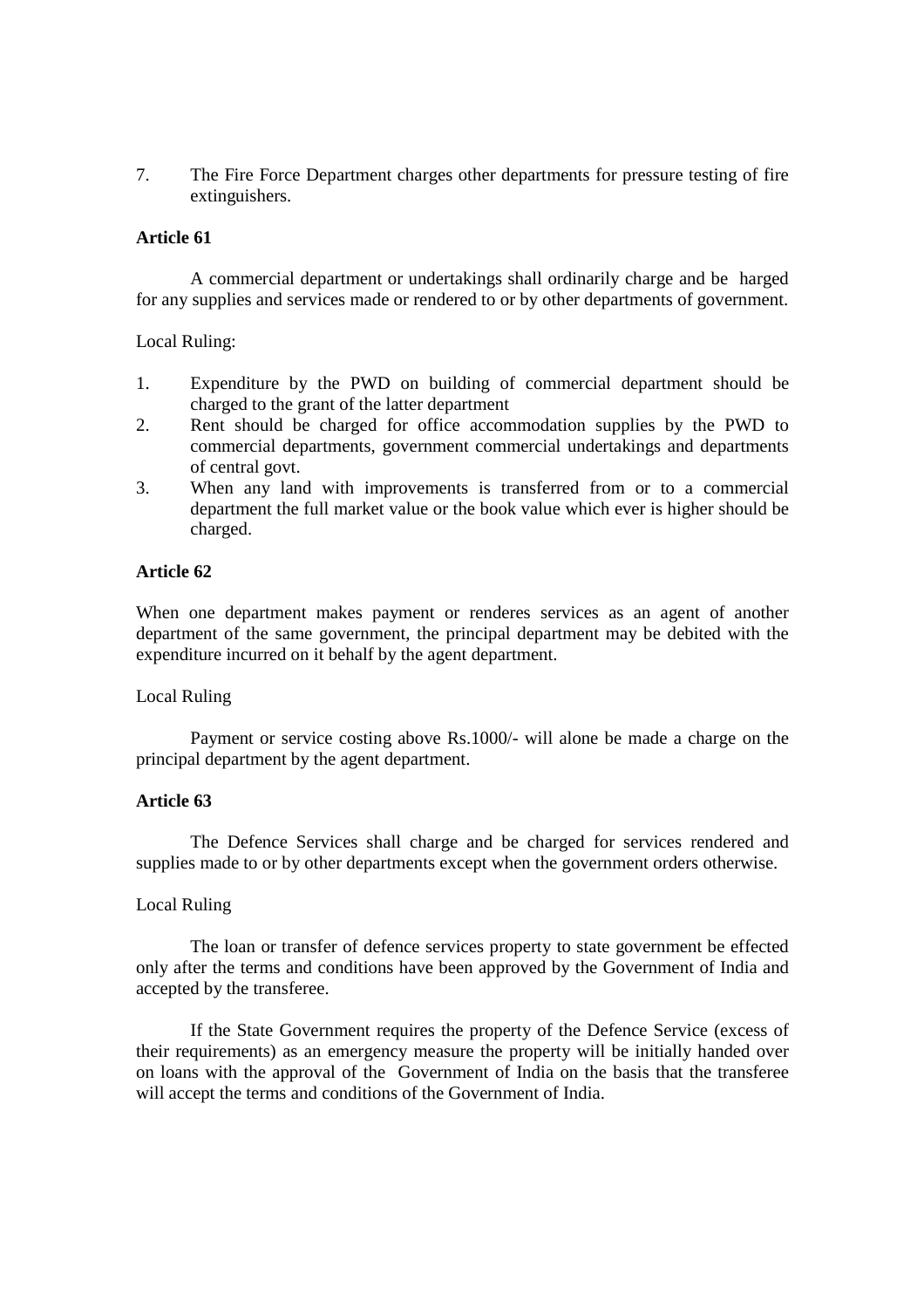Such terms and conditions will be settled within a period of six months from the date of taking over possession of the property in question falling which the State Government will have to accept the relevant debit on account of rental on the basis of the assessment made b y the Government of India.

 The same procedure will be adopted in respect of the lending of the State Government property to the Defence Services.

#### **Article 64**

A branch of a service department performing duties supplementary to the main functions of the Department and intended to render particular services on payment may levy charges in respect of the work for which it has been created. Eg. Jail maintenance, survey map publishing

### **Article 65**

 A branch of a department constituted for the subsidiary service of the department but employed to render similar service to another department may chare the other department. Eg. Workshop of a department.

#### **Article 66**

 A regularly organised store branch of a department should ordinarily charge any other department for supplies made. Petty supplies may be made without payment.

#### Local Ruling

Procedure for the adjustment of the cost of stores issued from the PWD is prescribed in Article 18 IN Vol.III of Kerala Account Code.

### **Article 67**

Government may for special reasons permit inter-departmental adjustments in any case where such adjustment may be considered necessary in the interest of economy or of departmental control of expenditure.

#### Local Ruling

- 1. Fees and duties leviable by law should be paid by government departments in the same way as private individuals.
- 2. In respect of plan schemes, adjustment of a cost should be made in respect of supplies made or services rendered by one service department to another and between branches of the same service department.

### **Article 68**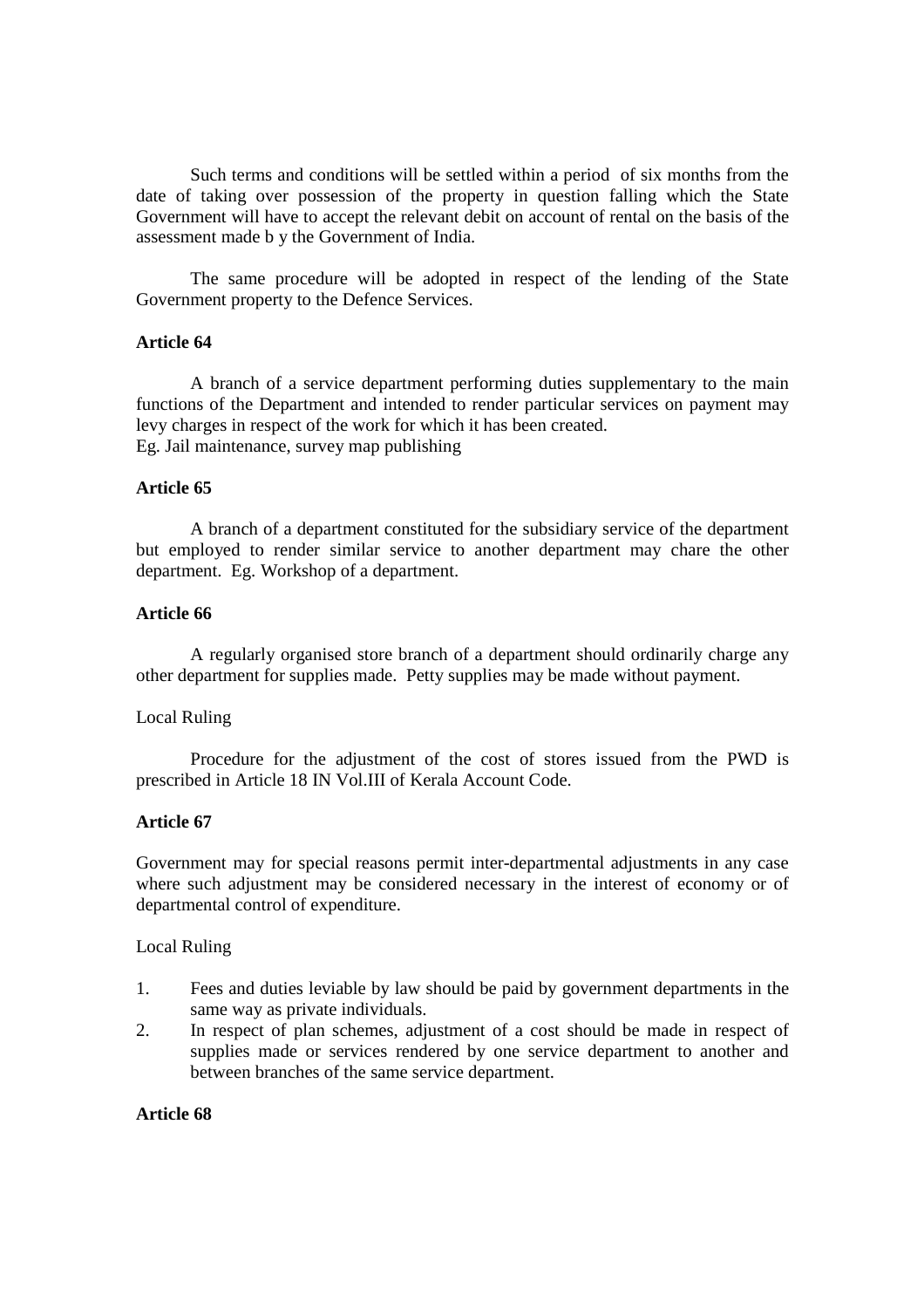Payment is required to be made by one department to another . Such payments may include adequate charge for supervision or other indirect expenditure connected with the service or supply for which payment is made,.

#### **Article 69**

Payment of amount due both the department to another shall ordinarily be made by book transfer except when such transfers do not suit the methods of accounts or business adopted by the receiving department/

### Local Ruling

1.petty supplies not costing more than Rs.50/- shall be made in cash.

2. Fees due by departments to the registration department and fees due to the Labour department (Boiler Inspection Wing) should be adjusted by means of contingent bulls drawn by the departmental offices concerned duly endorsed for payment by transfer credit to the registration or labour department as the case may be. The forest department and the PWD should draw a cheque for the fees due and endorse it to transfer credit to the registration or labour department as the case may be.

- 3. Payment to commercial departments for supplies made or services rendered should be made in cash.
- 4. Payment of taxes of Government buildings should be done by book adjustment in the case of Municipalities and Panchayats hich have a banking account at the Treasury.
- 5. Payments to the KSEB should be made in cash.
- 6. Payments should as far as possible be made by cheque or Government drafts which should be crossed and marked 'Not Negotiable'. If the payment to be made is below the minimum money limit for which a cheque or Government draft can be issued the amount may be paid in cash or remitted by money order.
- 7. Claims on account of rent and maintenance of telegraph leased to PWD of the telegraphic instruments supplied to that Department should not be adjusted by book transfer. Half yearly bills for the period ending on  $30<sup>th</sup>$  June and  $31<sup>st</sup>$ December should be sent to the Accountant General, P&T Madras. The amount of the bills should e accepted in full subject to liable bank draft on the Reserve Bank of India in favour of the Senior Deputy Accountant General, P&T, Madras. The debits appearing in the Bank account should be treated as PW remittances and adjusted in the manner prescribed by the Comproller and Auditor-General.

## **IX. Exhibition of Recoveries of Expenditure in Government Accounts.**

**Article 73**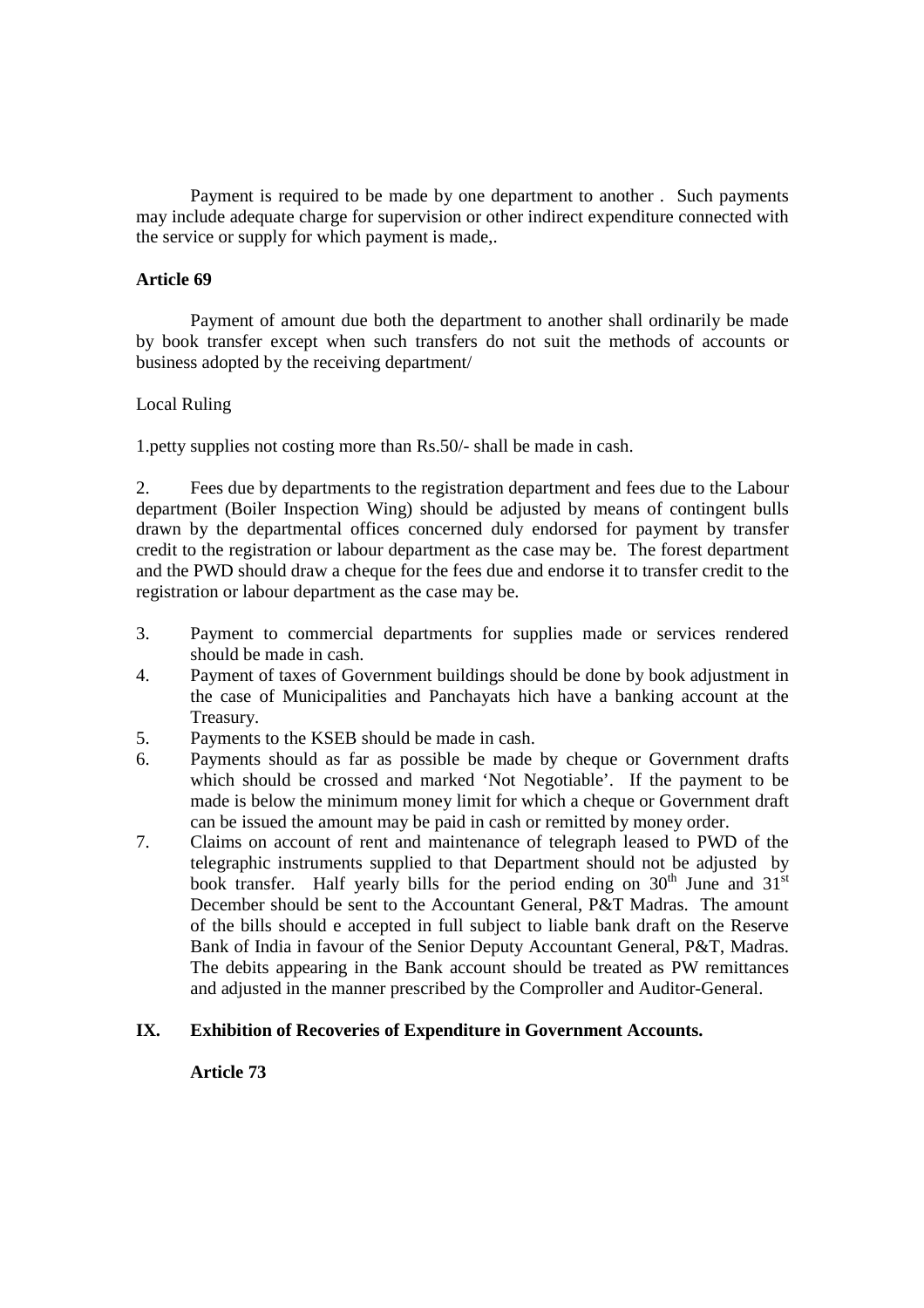1) Recoveries from private persons or bodies including local funds and goernment outside India are to be treated as revenue and not as deduction of expenditure.

Execptions:

- 1. When a government undertakes a service merely as an agent of a private body the recovery may be taken as reduction of expenditure.
- 2. Recoveries of expenditure on works in progress such as sale proceeds of materials etc. and receipts under stock and suspense should be taken as reduction of expenditure.

## **2) Recoveries by one Government from another (Article 74)**

- j) I the recoveries represent debits to another government of expenditure which was so debitable from the moment it was sanctioned, they should not be treated as revenue of the governmnet affecting the recoveries by as deduction from expenditure.
- ii) In the case of joint establishment where the expenditure is not shared by two or more governments initially but is incurred by one of the Governments partly repaid by the others, the payment, if made while the accounts of the year are still open should be treated as deduction from expenditure.
- iii) In both cases if the recoveries are not affected within the accounts of the year in which the expenditure was incurred they should be treated as revenue.
- iv) Recoveries on account of commuted value of pensions effected from other governments should be treated as deduction from expenditure.
- v) All other recoveries should be treated revenue of the recovering governments whenever they are received.

## **3) Recoveries by one department from another department of the same government 9Artile 75)**

Recoveries should be treated as deduction from the gross expenditure except such recoveries as are made by a commercial department which should be treated as receipts of that department.

Note:- Recoveries made from another department if not affected within the accounts of the year in which the expenditure was incurred should be treated as revenue unless the latter course is authorized by provision in the budget estimates.

# **4) Receipt and recoveries on capital account (Art.76)**

In so far as they represent recoveries of expenditure previously debited to a capital major head should taken as reduction of expenditure under the major head concerned except where under the rules of alteration applicable to a particular department such receipts have to be taken to revenue.

## **X. Exhibition of losses in Accounts (Art.79-85)**